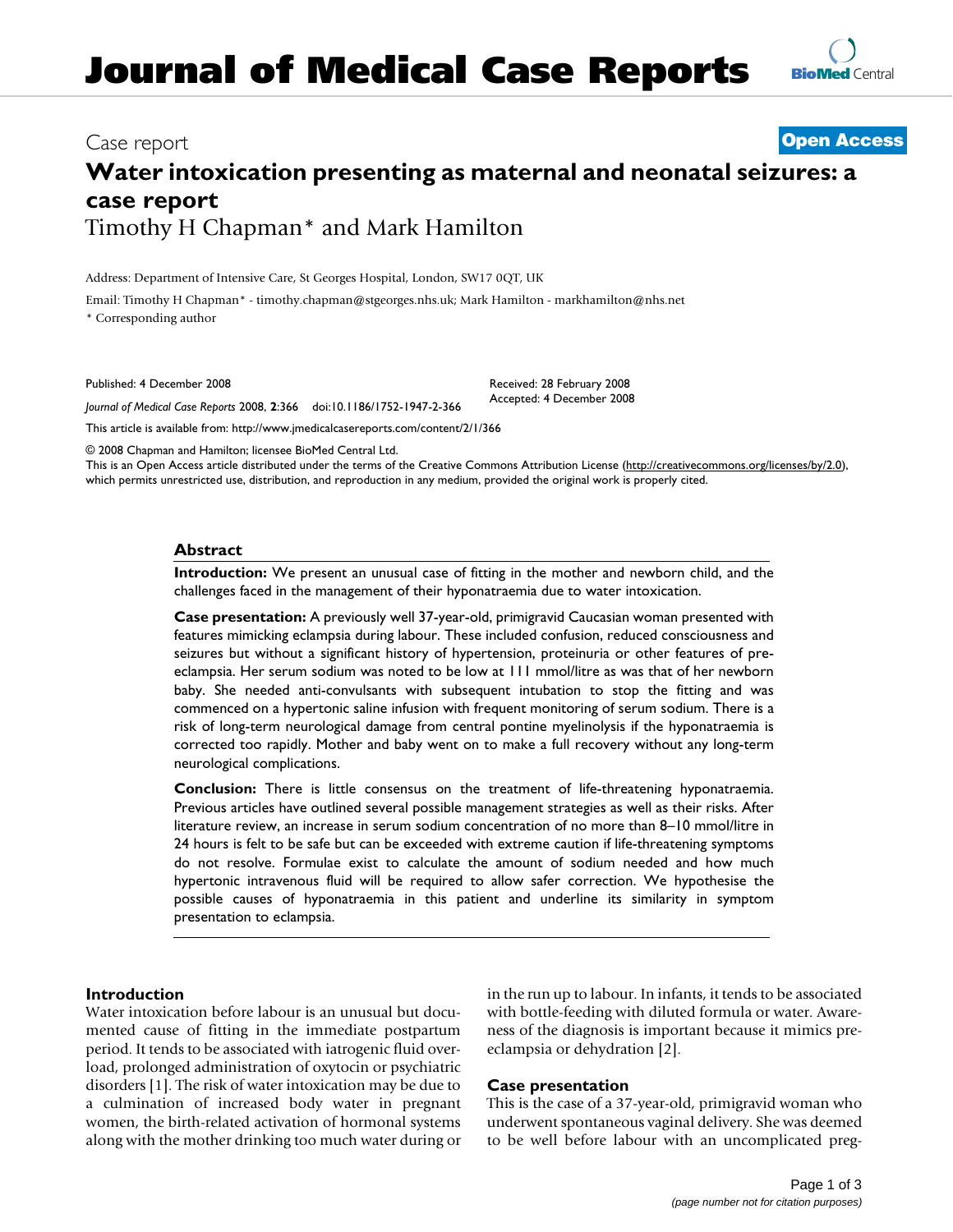nancy having walked to the delivery unit that morning. She had a normal blood pressure throughout pregnancy as well as in the postpartum period.

During labour, it was noticed that the patient was becoming increasingly confused but hours later she underwent normal vaginal delivery. She was however noted to be still confused by her husband. Twenty-five minutes after delivery, her first generalised tonic-clonic seizure occurred, lasting about 5 minutes before spontaneously resolving. Despite being given magnesium sulphate for possible eclampsia at that time, she remained confused and had a further seizure within 3 hours. A further infusion of magnesium was administered unsuccessfully, thus the patient was given intravenous anti-convulsants causing a decrease in consciousness requiring subsequent intubation for airway protection. She had a one-off elevated blood pressure of 160/102 during fitting, and at all other times she was normotensive. Her urinalysis showed a trace of protein after delivery. Eclampsia was subsequently thought to be unlikely. At the time of the mother's second fit, the newborn baby also had a seizure. Further information from the partner suggested that the couple normally drank a lot of water between them, with the mother drinking up to 4 litres of water a day. The mother had recently been drinking more than this because of the recent hot weather. She also continued to drink increasing amounts of water in the run-up to labour due to a feeling of thirst, after being taught to avoid dehydration in antenatal classes. Liberal fluid intake is encouraged to counter the fluid losses and energy expenditure during childbirth [2]. There was no other medical or drug use history. The patient had an otherwise normal healthy diet.

Her immediate blood tests showed a metabolic acidosis, likely to have been caused by the two fits, as well as low serum sodium of 111 mmol/litre, low urea of 0.8 mmol/ litre along with low chloride and potassium levels. Urinalysis revealed a urine osmolality of 67 mosmol/kg and urinary sodium of 10 mmol/litre. A paired serum osmolality of 228 mosmol/kg was consistent with a dilute serum and urine, suggesting water overload. Neurological examination before intubation showed normal fundi and no focal neurological abnormality other than the marked confusion. The newborn baby also had low serum sodium of 108 mmol/litre, urine osmolality of 46 mosmol/kg, urinary sodium <10 mmol/litre and serum osmolality of 225 mosmol/kg. The mother was subsequently managed on the intensive care unit and the baby on the special care baby unit. A maternal lumbar puncture was normal as was subsequent cranial magnetic resonance imaging (MRI) showing no venous sinus thrombosis or evidence of central pontine myelinolysis.

The maternal sodium was initially corrected at a rate of 1 to 2 mmol/l/hour with hypertonic saline. This rapid correction was done due to her ongoing seizure risk and stopped when the serum sodium reached 125 to 130 mmol/litre (Table 1) or the patient deemed to be no longer at risk of life-threatening manifestations of severe hyponatraemia with cessation of seizure activity. Too rapid a correction of serum sodium can trigger demyelination of pontine and extrapontine neurons to occur after one or up to several days after the correction. This causes neurological dysfunction, including quadriplegia, pseudobulbar palsy, seizures and death. Most reported cases of osmotic demyelination have occurred after rates of correction exceeding 12 mmol/litre per day [3]. A correction rate of up to 8 to 10 mmol/litre per day is recommended to reduce the risk of osmotic demyelination but can be cautiously exceeded if severe symptoms do not respond [3,4]. Due to the acute and life-threatening nature of her illness, hypertonic saline was chosen to raise the serum sodium rather than fluid restriction which may be more appropriate in more chronic conditions. The amount of hypertonic saline needed is estimated by calculating the sodium deficit using the following equation:

Sodium deficit = total body water  $\times$  (desired Na<sup>+</sup> - actual  $Na<sup>+</sup>$ 

Total body water is estimated as lean body weight times 0.5 for women or 0.6 for men.

This gave us an estimate in mmol/litre of sodium required, thus allowing a suitable volume of hypertonic saline to be infused to achieve the above rate of correction

|                                       | Day 1 | Day 2 | Day 3            | Day 4 | Day 7 | Day 14 |
|---------------------------------------|-------|-------|------------------|-------|-------|--------|
|                                       |       |       |                  |       |       |        |
| Sodium (135-145 mmol/litre)           | Ш     | 123   | 128              | 131   | 137   | 138    |
| Potassium (3.5-4.7 mmol/litre)        | 3.3   | 4.3   | 4.4              | 4.0   | 3.7   | 4.6    |
| Chloride (98-109 mmol/litre)          | 86    | 97    | 103              | 104   | 104   | 104    |
| Urea (2.5-8.0 mmol/litre)             | 0.8   | 1.1   | $\overline{1.9}$ | 2.4   | 2.1   | 1.6    |
| Serum osmolality (280-300 mosmol/kg)  | 228   | 248   | 267              | 27 I  |       | 287    |
| Urine osmolality (100-1400 mosmol/kg) | 67    | 80    | 4                |       |       |        |
| Urine sodium (mmol/litre)             | 10    |       |                  |       |       |        |